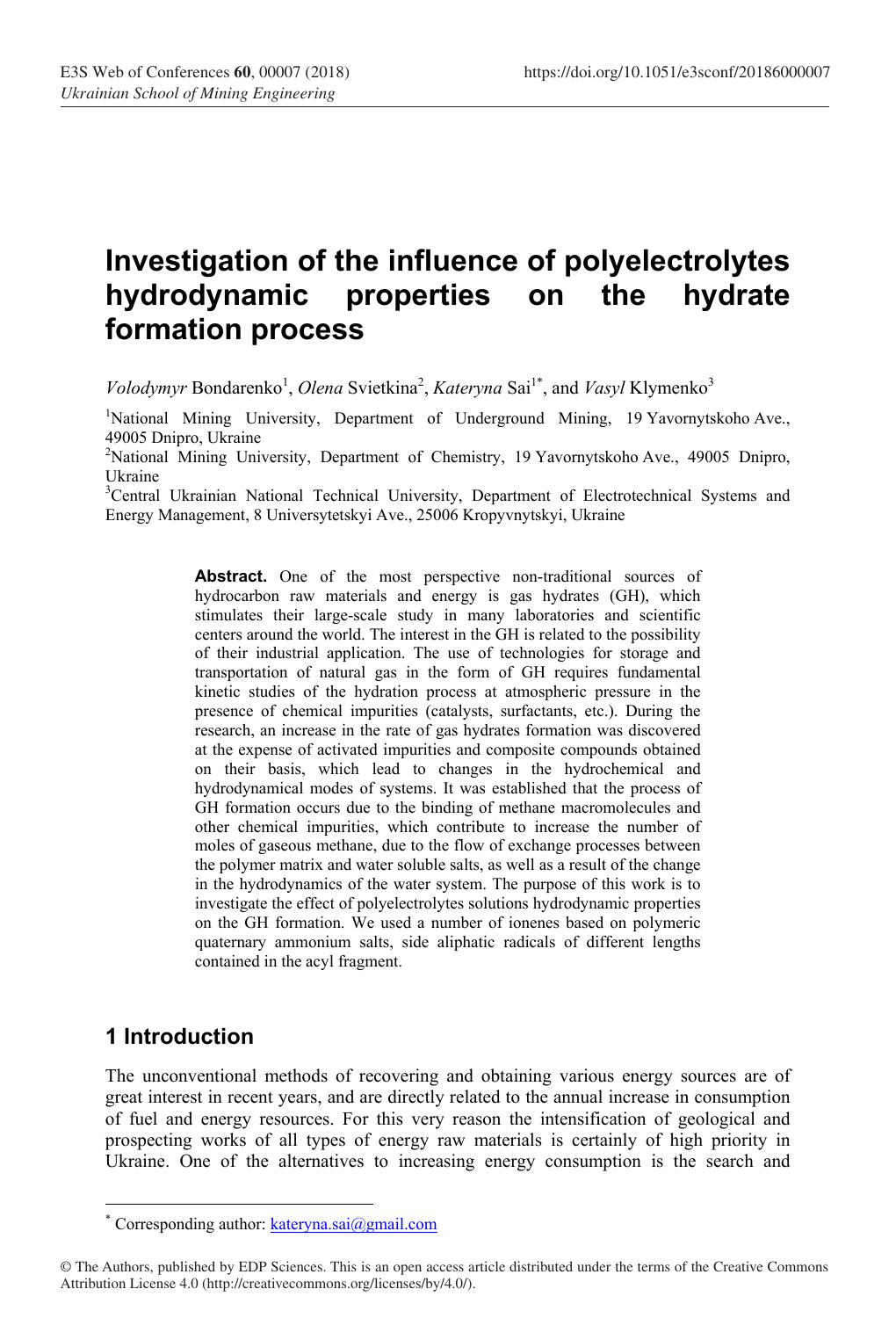evaluation for unconventional hydrocarbon deposits  $[1 - 3]$ .

The coal industry of Ukraine providing the extraction and primary processing of hard and brown coal, is one of the main branches of the Ukrainian fuel industry. However, the majority of coal reserves are in difficult mining and geological conditions (low thickness of coal seams, great depths of extracting, low rocks stability, increased water-inflow coefficient, seams high gas content) [4]. It forces one to create new strategies for energy development of the country.

The problem of rational use of the existing potential of hydrocarbon gases, in particular methane, remains relevant both as for coal, oil and gas industries, so for petrochemical industry  $[5 - 7]$ . This is particularly true for the transportation and storage technologies of natural gas resources [8], coalmine methane [9], methane of drainage boreholes [10], gas of marginal field and marine field [11], and oil-associated gas.

The introduction of gas hydrate technologies based on the ability of gas and water molecules to form stable clathrate structures, which will provide the possibility of obtaining an additional energy source, is a promising direction in solution of this problem. However, the hydrate formation process, which is the key one, requires intensive binding of significant gas volumes into the gas-hydrate form. Its efficiency determines the economic performance of the technology and the quality of the final product.

Gas hydrate technologies, in comparison with the existing ones, also provide an opportunity with greater energy efficiency to separate mixtures of gases and liquids, compress gases to high pressures, concentrate aquatic solutions, produce and accumulate cold, utilize and store up the carbon dioxide. To study them is also important for solving the problems of methane gas hydrates deposits development, in particular, in the Black Sea water area [12, 13].

From the fundamental point of view, gas hydrates are interesting for that they are objects of supramolecular (permolecular) chemistry – a relatively new science that studies the other, subtler principle of chemical matter organization, based not so much on a specific chemical binding as on the favourable spatial complementarity of the reactants, even in the case of only weak van der Waals interactions between them. The physical, physical and mechanical, thermodynamic and electromagnetic properties of gas hydrates, as a solid, are similar to ice, and the study of cryogenic systems has always been an important aspect both for the conditions of life advent and existence, and in order to control the speed and mechanisms of biological processes [14]. The study of the molecules interaction patterns in gas hydrate systems and the structure of the compounds formed, their thermodynamic stability zones (phase diagrams), the kinetics of formation and decomposition is of great importance for many branches of industry and science.

Generally, all hydrophobous gases and highly volatile liquids with molecular sizes of  $3.8 - 9.2$  Å, and also some hydrophilic compounds having a sufficiently weak interaction with water, which does not prevent clathrate formation, are capable of GH formation [15]. The existing and developed Heriot-Watt Hydrate model (HWHYD) does not consider the mechanism of stable GH compounds formation with almost any hydrophobous gases and highly volatile liquids having molecular dimensions indicated above. Without solving these issues, the technological problems related to gas hydrate systems cannot be solved successfully.

From a practical point of view, the research results are necessary to improve modern technologies for gas production, transportation and storage, as well as to improve the safety of mining operations, and develop new technologies for the integrated development of coal deposits [16]. It can be stated that the study of the GH formation mechanism seems to be one of the most important and urgent problems.

Based on research conducted in the innovative technologies laboratory of National Mining University (National Technical University "Dnipro Polytechnic"), it was found out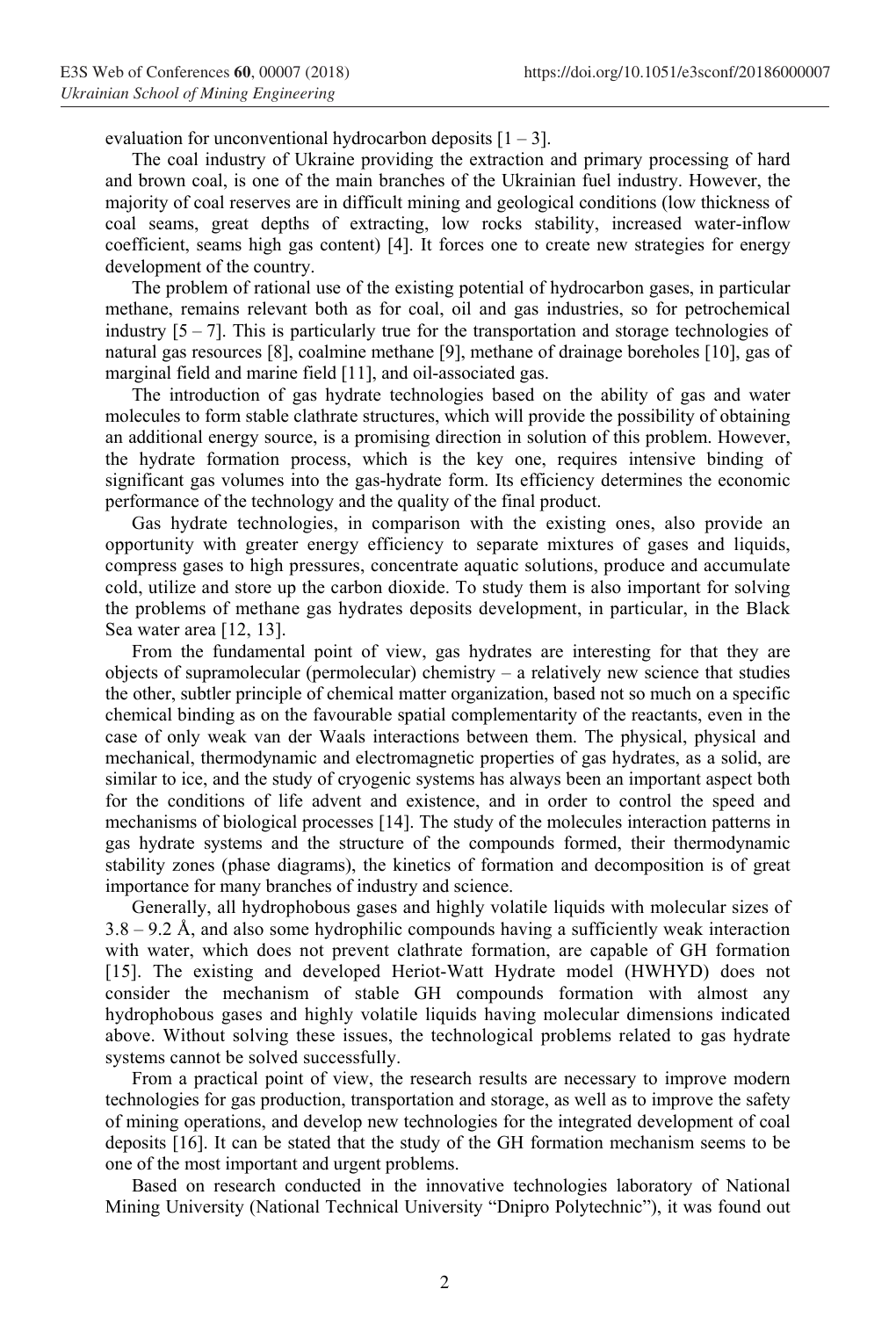that all the solutions of surface-active materials (surfactants) reduce the surface tension of the solution by  $79 - 96\%$ , although the hydrate formation rate is significantly changed. Thus, it was concluded that the solubilization, passing at the nanoscale level, is the mechanism of hydrate formation. For these nonionic surface-active materials (nonionic surfactants), a feature has been found related to the existence of two zones available for the solubilizate – a hydrophobous hydrocarbon core and a thick (polymolecular) hydrophilic polyoxyethylene capsule, wherein the solubilizate can dissolve both in the core and in the hydrophilic outer micelles capsule. Consequently, it is distributed in equilibrium between these two zones, while the extremely hydrophobous paraffin hydrocarbons, in particular methane, are localized when solubilizing only in the hydrocarbon core of the micelles. The studies of X-ray diffraction in concentrated solutions of surfactants containing solubilizate have shown that when hydrocarbons are dissolved, there occurs the introduction of solubilizate molecules into the intramicellar space between the hydrocarbon-terminated molecules of surfactants.

The peculiarity of this mechanism is that as a result of the surfactants application, the inverse microgas emulsions are formed [17]. This process is shown schematically in Fig. 1.



**Fig. 1.** Scheme of formation of surfactants microgas emulsions: green – water; red – gaseous methane.

Such microgas emulsions, according to Plato, arise when foaming the system "methane + surfactant + water". In the zone of three films contact that belong to three or more contiguous bubbles, a Plato channel is formed. Herein, the methane bubbles in GH have the shape of pentagonal dodecahedron. It is necessary to consider the fact that, at concentrations of  $10^4 - 10^2$  mol/l at a temperature of 274 K, gaseous methane is concentrated inside the pentagonal dodecahedron. This occurs as a result of cryoprotectant properties of surfactants at the indicated temperatures. The resulting micelles are actually the inverse, concentrating the gaseous methane.

# **2 Literature data analysis and formulation of the problem**

The process of the GH formation is in the formation of a new phase (solid). The uncontrolled processes proceeding are caused by the fact that the new state of the system under the changed conditions is more stable and has a lower energy reserve. The formation of interphase surfaces and associated surface phenomena is due to excess surface energy. This is due to the fact that the molecules of the gaseous phase (methane) are in the interphase surface, have excess energy in comparison with the molecules in the volume because of their uncompensated intermolecular interactions. The resulting uncompensated intermolecular interactions are caused by the difference in the composition and structure of the contacting phases, and this leads to the occurrence of surface forces and an excess of energy – surface energy, on the interphase surface.

Transportation and use of GH consists of three phases: hydrate formation; transportation by itself; gas release in its decomposition. The first stage is the mixing of gas with water under the necessary conditions. One of the serious problems is the low rate of hydrate formation, which slows down the industrial application of this method. To solve this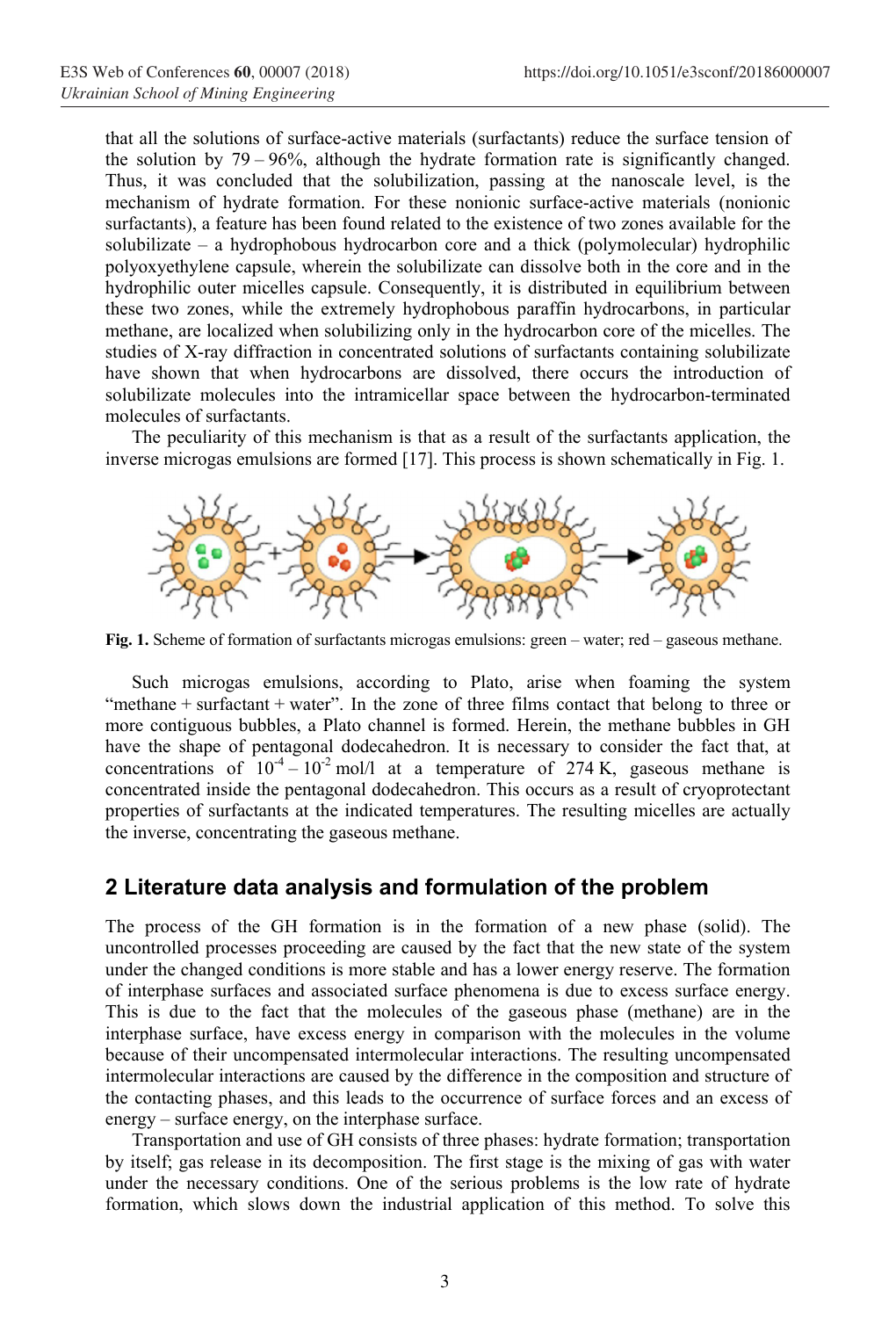problem, surfactants and hydrotropes are often used [18], which makes it possible to find out the fine details of the mechanism of the hydrate formation process and its kinetics. Nevertheless, when adding surfactants, a side effect is often observed, which leads to a decrease in the methane hydrate stability. As it is shown in the work of [19], this can be avoided by adding a mixture of sodium dodecyl sulfate, xanthan, or starch.

The problem of the hydrate formation process acceleration is being studied by scientists from India, Iran, Canada, the USA, and Beijing. Thus, Iranian researchers studied the effect of copper oxide nanoparticles usage in order to increase the volume of gas absorbed by water to better convert water to a hydrate state and to increase the kinetics of the hydrate formation process [20]. The United States scientists have developed a technology for spraying water through the gas phase to increase the contact area of the hydrogen and gas phases, which leads to the hydrate formation process acceleration [21]. Indian scientists have proposed the use of surfactants to accelerate the process of hydrates nucleation, to provide for more active heat transfer and to increase the water and gas contact surface [22].

The first group in the field of studying the processes of hydrate formation in electrolytes solutions under laboratory conditions was the Canadian group of Professor P.R. Bishnoi [23]. These studies were carried out in a stirred-tank reactor in solutions of NaCl and KCl with different mineralization (up to 8 wt.%), in a narrow temperature range  $(270 - 274 \text{ K})$ at a fixed stirrer speed of 400 rpm. In this work, the diffusive mechanism of the hydrate formation process is considered. It is assumed that on the surface of the hydrate particles formed there is a water film through which the gas diffuses to the hydrate surface.

In works of [24, 25], the natural gas hydrates synthesized in sodium and calcium chlorides solutions were the objects of the study. The concentrations of sodium chloride solutions were 5, 10 and 15%, which corresponds to the total mineralization of salt brines 51.8; 107.1 and 166.3 grams per litre. It was identified that the chemical nature of salts affects the formation and decomposition processes, as well as the texture of natural gas hydrates [26, 27]. The hydrates formation in sodium chloride solutions proceeds more slowly than in calcium chloride solutions. With increase in mineralization of solutions, the rate of gas hydrates decomposition increases.

The kinetics of hydrate formation of carbon dioxide and gas mixtures containing carbon dioxide in sodium chloride solutions, was studied by the Beijing group of Professor T.M. Guo [28]. The experiments were also carried out in a stirred-tank reactor.

The work of [29] describes the kinetic curves of methane hydrate formation in distilled water and water containing inhibitors (concentration of salts – up to 5 wt.%). In accordance with the traditional concepts of formal kinetics, a process proceeding mechanism has been proposed, which includes the stages of gas dissolution, a metastable hydrate cluster formation and a gas hydrate particle growth. The potential reversibility of each process stage was taken into account, and a general kinetic equation was suggested. The pressure of the gas-hydrating agent was not maintained during the process. The absorption rate of methane was calculated according the pressure drop in the experimental cell.

Thus, the results of fundamental studies of the GH formation mechanism, as well as data on the chemical additives and surfactants which influence on the hydrate formation rate, can significantly affect the technological and economic attractiveness of natural gas storage in the gas hydrate form.

A new direction in the GH formation is their production in the presence of polyelectrolytes (PE), which are widely used in various industries as flocculants and coagulants of disperse systems, for example, for clarification of waste and turbid waters, for structuring of soils and grounds from radioactive elements [30], as well as for the colloids stabilization, in particular, for emulsions and foams, which is especially important in the obtaining GH. Besides, it is known that PE make an effect on the hydrodynamic properties of ecosystems [31]. The polymer dissolution in the liquid is accompanied not only by an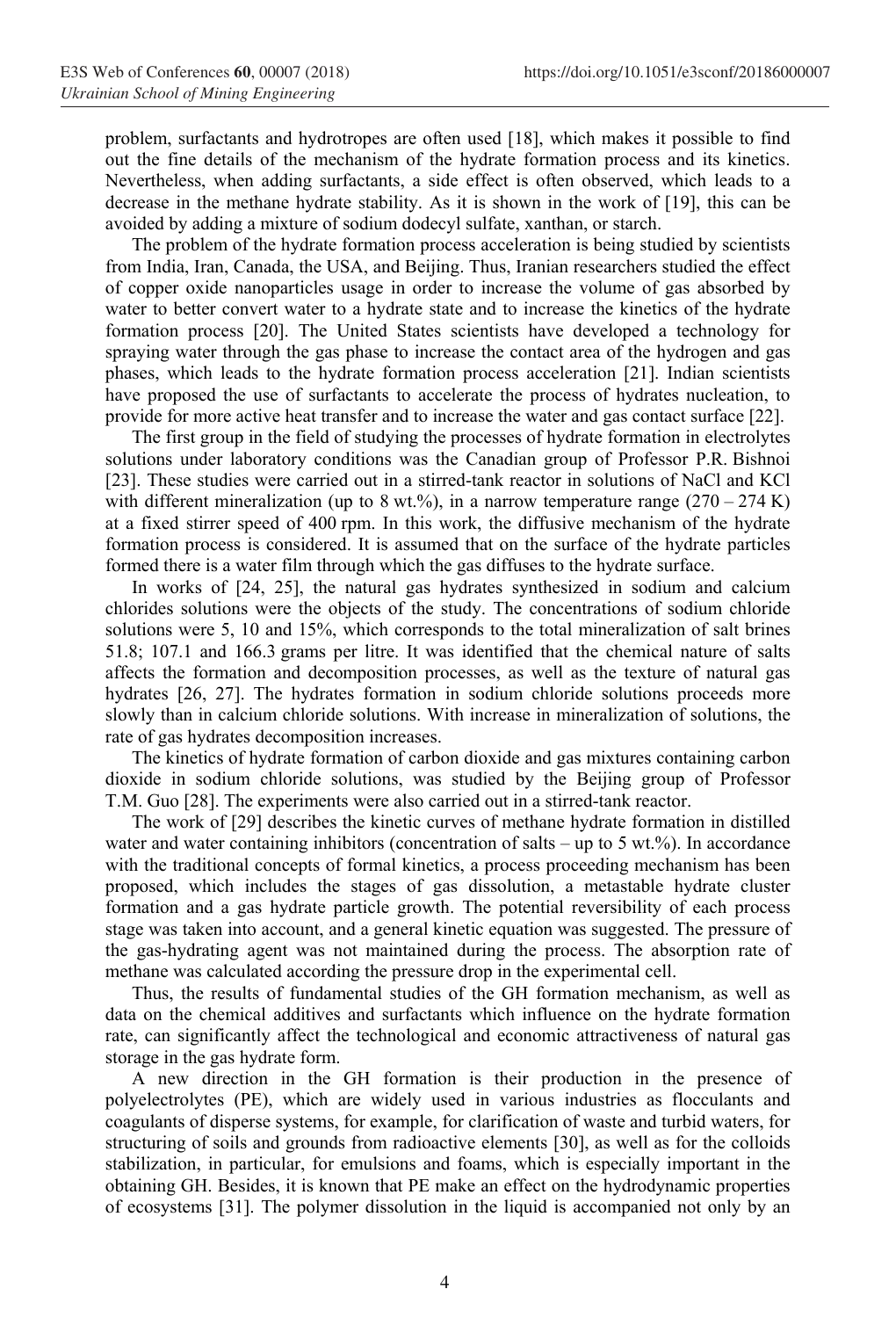increase in the viscosity, but also by an increase in the rate of the turbulent flow of the polymer solution in comparison with the flow rate of the initial low-viscous dissolvent. This paradox (Toms effect), which was discovered in the middle of the last century, up to the present time does not have a generally accepted theoretical basis. The first who engaged in a detailed study of the effect of the hydrodynamic drag reduce were hydromechanics who considered macromolecules of different chemical nature only as mathematical objects devoid of individual physical and chemical properties. This made possible to present a formal quantitative description of the phenomenon, but such a mechanistic approach is one of the reasons for the lack of the Toms effect explanation [32].

### **3 Materials and methods of research of hydrodynamic regimes influence on hydrate formation process**

#### **3.1 The essence of conducted research**

The stalagmometric method with automatic photoelectron count of drops (measurement error 0.1%) was used. To determine the critical concentration of micelle formation (CMC), a conductometric method was used (conductivity meter No. 5721, Wroclaw: ElVRO). The electrical conductivity was measured with a Wheatstone bridge (measurement error  $0.05 - 0.1\%$ ).

Interphase electric potential was measured by the potentiometric method using the PPTV1 potentiometer.

The number average molecular weight of the polyelectrolyte samples was determined by spectrophotometric titration of amine-terminated groups 0.01 with HCl alcoholic solution in triphenyl-verdazil presence, and was also evaluated from the reduced viscosity of aqueous solutions of ionenes at a concentration of 0.1  $g/dl$ . The measurements of the PE solutions viscosity were carried out on a VPJ-1 viscometer with a capillary diameter of 0.54 mm after temperature equilibrium was set at  $25 + 0.1$  °C.

#### **3.2 Experimental studies of the rate of gas hydrates formation**

The research on the study of the GH formation mechanism in the presence of surfactants was carried out in an installation created in the innovative technologies laboratory of National Mining University (National Technical University "Dnipro Polytechnic") [33, 17]. The laboratory facility makes it possible to conduct the research of high-speed methane GH production under mild conditions (at pressures up to 7 MPa) and temperatures from 274 to 281 K.

The methods of experiments for obtaining methane GH in the presence of surfactants in laboratory conditions is described in the work of [34]. The rate of methane hydrate formation was determined by the kinetic method from the initial rate of the ice crust formation, and then the amount of methane per unit volume  $(C_m)$  was determined at different surfactant contents.

The methodology for determining the amount of methane per unit GH volume obtained at different surfactant content, as described in detail in work [34], include the following main stages:

1. Temperature decrease in the climatic thermal chamber and, accordingly, in the hydrate formation reactor from  $274$  to  $263 - 258$  K after the end of the GH production process, when all the water reacted with the gas;

2. Closing of valves on the cylinder with gas and on the reducer;

3. Disconnecting the high-pressure hose from the reducer and connecting it to the gas meter;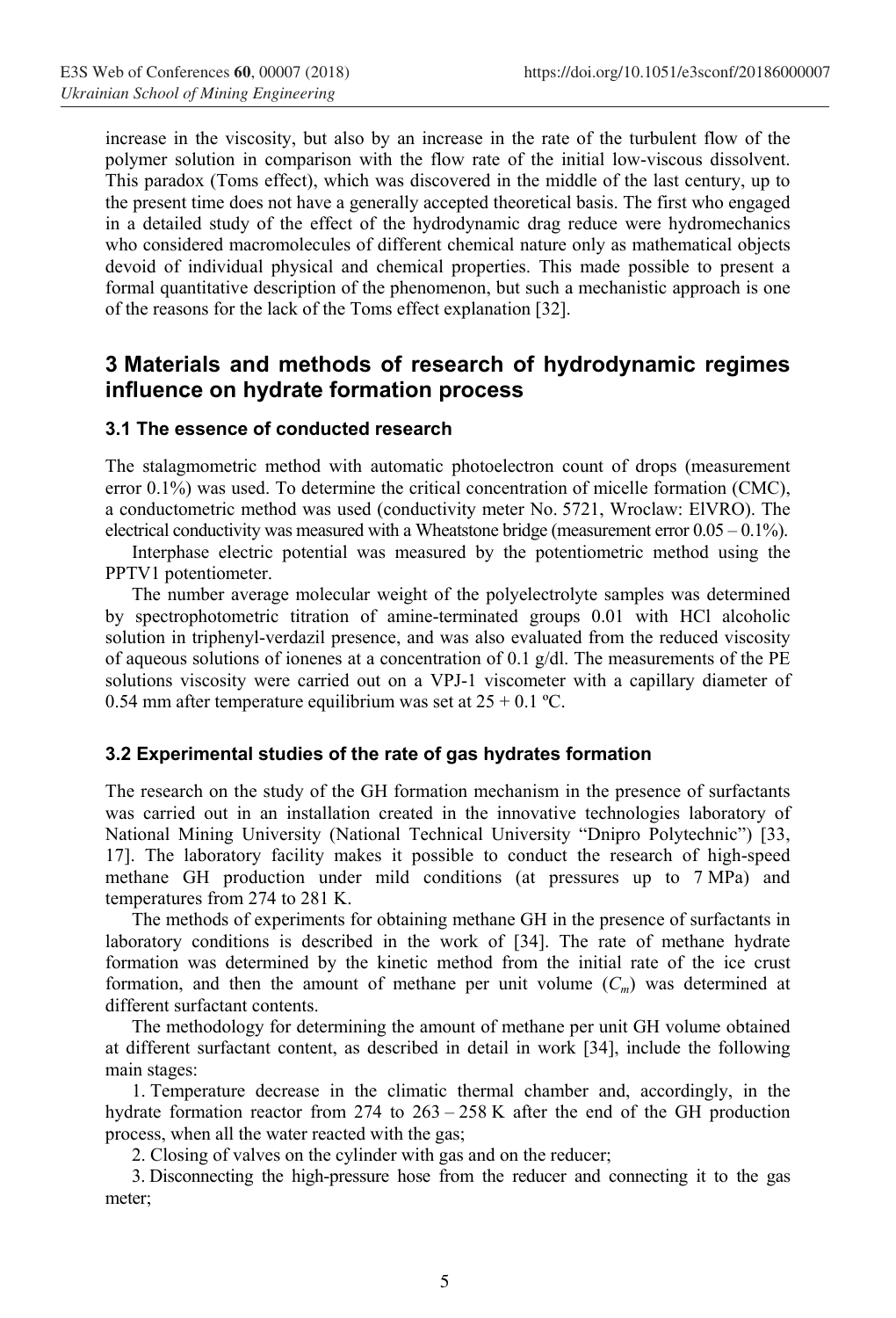4. Opening the reactor valve and temperature rise to room temperature in the chamber and in the reactor;

5. Decomposition of methane hydrate and passing the released gas through the gas meter to determine its amount.

Knowing the value of the extracted methane and the volume of water poured into the reactor, the value of  $C_m$  was determined. Then the gas pressure in the reactor was reduced by 1 MPa and the determinations were repeated.

# **4 The results of experimental studies of the gas hydrates formation mechanism in the presence of polyelectrolytes**

The hydrodynamic properties of PE are largely determined by intra- and intermolecular electrostatic interaction of charged sections of the chain, which leads to the formation of unfolded conformations [35]. On the other hand, the presence of hydrophobous groups, the possibility of forming intramolecular salt bridges and hydrogen bonds leads to the compact structures formation. In general, the conformational state of the PE macromolecule is determined by the ratio of forces of electrostatic and non-electrostatic interactions, which can be estimated from the values of the characteristic viscosities. A sharp increase in the reduced viscosity in the area of low polymer concentrations does not make it possible to determine the characteristic viscosity by extrapolation to zero concentration, and therefore the viscosimetrical data were linearized in the coordinates of the equations in the works of [36, 37].

The values of the characteristic viscosities for the fully-ionized  $[\eta]_n$  and fully nonionized  $[\eta]_{\hat{n}}$  states are calculated by extrapolation for zero abscissa. It is obvious that the ratio of these quantities will characterize the change in the volume of the coil macromolecule at the changes of polyion dissociation degree from 0 to 1. Then the quantity of:

$$
\alpha = \left(\frac{\left[\eta\right]_{\hat{f}}}{\left[\eta\right]_{\hat{f}n}}\right)^{\frac{1}{3}},\tag{1}
$$

will characterize the increase in the radius of the coil in the process of the polyelectrolyte swelling. All the calculated parameters for aqueous and mixed solvents show that the characteristic viscosity for a fully-ionized polymer decreases substantially with the elongation of the side alkyls. This is obviously connected with the hydrophobous interactions stabilizing a compact structure of the macromolecule. The consequence of this is the reduction of swelling parameter *α*.

The value of the true characteristic viscosity at an infinitely large ionic strength of the solution has been obtained by isoionic dilutions method. The constancy of the ionic strength of the solution in the process of dilution results in a linear dependence of the reduced viscosity on the polymer concentration (Fig. 2). This makes it possible to determine the characteristic viscosity at a given ionic strength of the solution  $[\eta]$ <sub>*Ii*</sub> as well as characteristic viscosity at the infinite ionic strength  $[\eta]_{\infty}$  using the Fuoss-Strauss equation.

Based on the above experimental data, we attempted to determine some macromolecular parameters of synthesized ionenes, and also to estimate the change in nonelectrostatic interactions during PE solutions dilution with the use of empirical constants. The structure of the polymers obtained makes it possible to consider them as semirigid macromolecules and to determine the length of the statistical segment and the hydrodynamic radius of the macroion.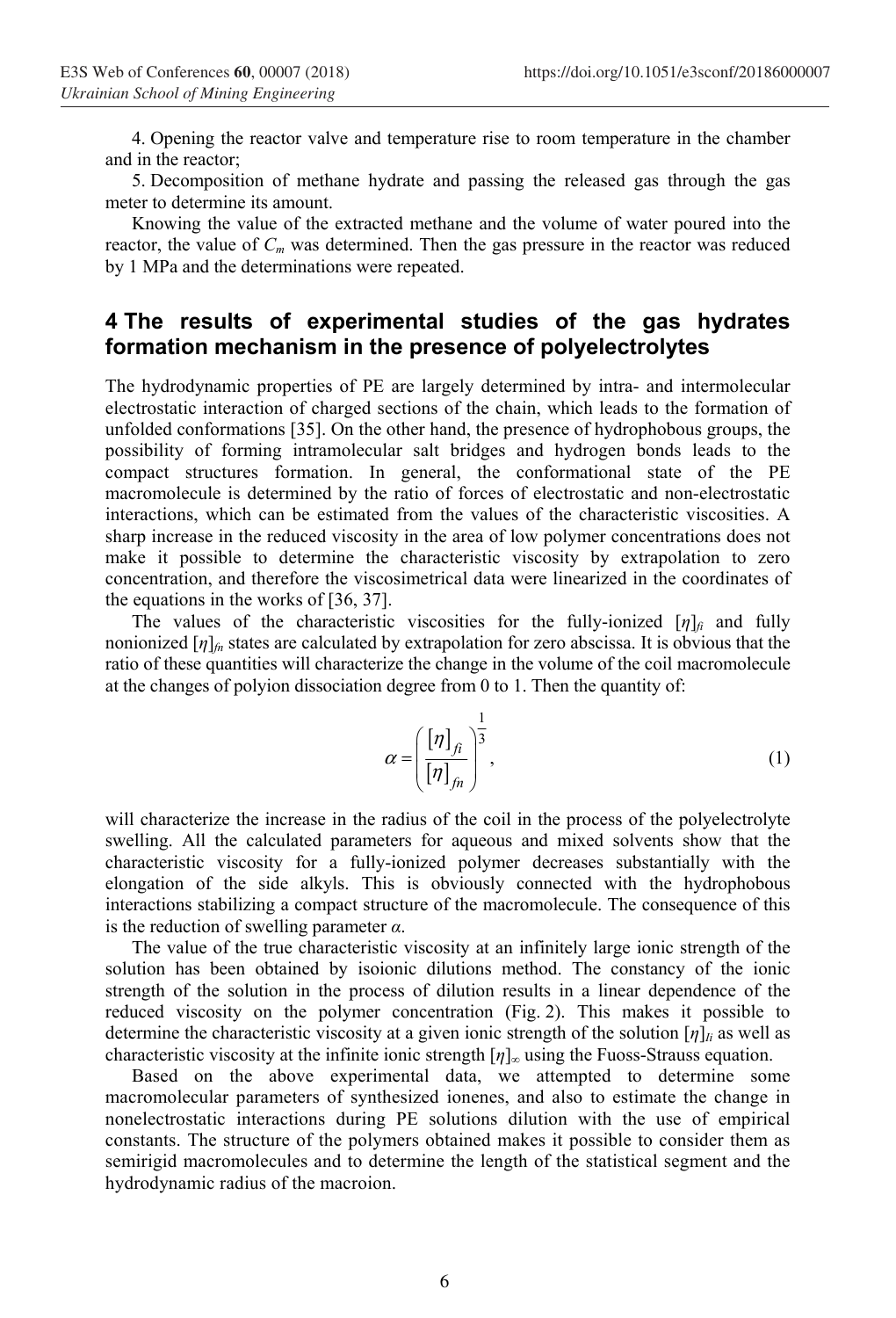

**Fig. 2.** Dependence of the reduced viscosity on the concentration for polyelectrolyte in water and in a salt brine:  $1 -$  water;  $2 - 5 -$  in KCl solution with ionic strength, mol/m<sup>3</sup>;  $2 - 1.2 \cdot 10^{-3}$ ;  $3 - 1.3 \cdot 10^{-3}$ ;  $4 - 1.6 \cdot 10^{-3}$ ;  $5 - 1.7 \cdot 10^{-3}$ .

The values  $[\eta]_c$  and  $[\eta]_{\infty}$  are the characteristic viscosities at the infinite ionic strength. However, the value of  $[\eta]_c$  characterizes the state of the polymer at its concentration in a solution tending to infinity, that is, under conditions of maximum non-electrostatic interactions, while  $[\eta]_{\infty}$  value is determined by extrapolation to zero concentration. Thus, the ratio:

$$
\varphi_{\infty} = \frac{\eta_c}{\eta_{\infty}}\,,\tag{2}
$$

will characterize the change in the volume of the coil macromolecule due to the hydrophobous bonds formation at infinite ionic strength. Then the ratio:

$$
\varphi_{Ii} = \frac{\eta_c}{[\eta]_{Ii}},\tag{3}
$$

will characterize non-electrostatic bonds destruction in the process of polyelectrolyte swelling in passing from an infinitely great to a fixed value of ionic strength. The calculated macromolecular parameters, as well as the values of  $\varphi_{\infty}$  and  $\varphi_{\iota i}$  show that an increase in the length of the side hydrocarbon radicals leads to intensification of non-electrostatic interactions and formation of more compact conformations.

This became a prerequisite for the use of watersoluble nitrogenated polymers, which include into the main chain the fragments of various organic acids, as the regulators of hydrochemical and hydrodynamic regimes in the process of GH production.

When adding this type of polymers in the concentration range of  $10^{-3} - 10^{-6}$  g/l, the reduced viscosity  $\eta_r/C$  becomes negative, that is, the viscosity of the system is lower than the standard viscosity of water. The abnormal character of the aqueous solutions viscosity of the polymers presented leads to a change in the rate of hydrate formation processes. The degree of this influence is determined by the chemical structure and the molecular weight of the polymers.

The studies have been carried out in the laboratory conditions on the influence of five polymers on the hydrochemical and hydrodynamic regimes of aqueous systems (hereinafter polymers are represented by sequence numbers from 1 to 5).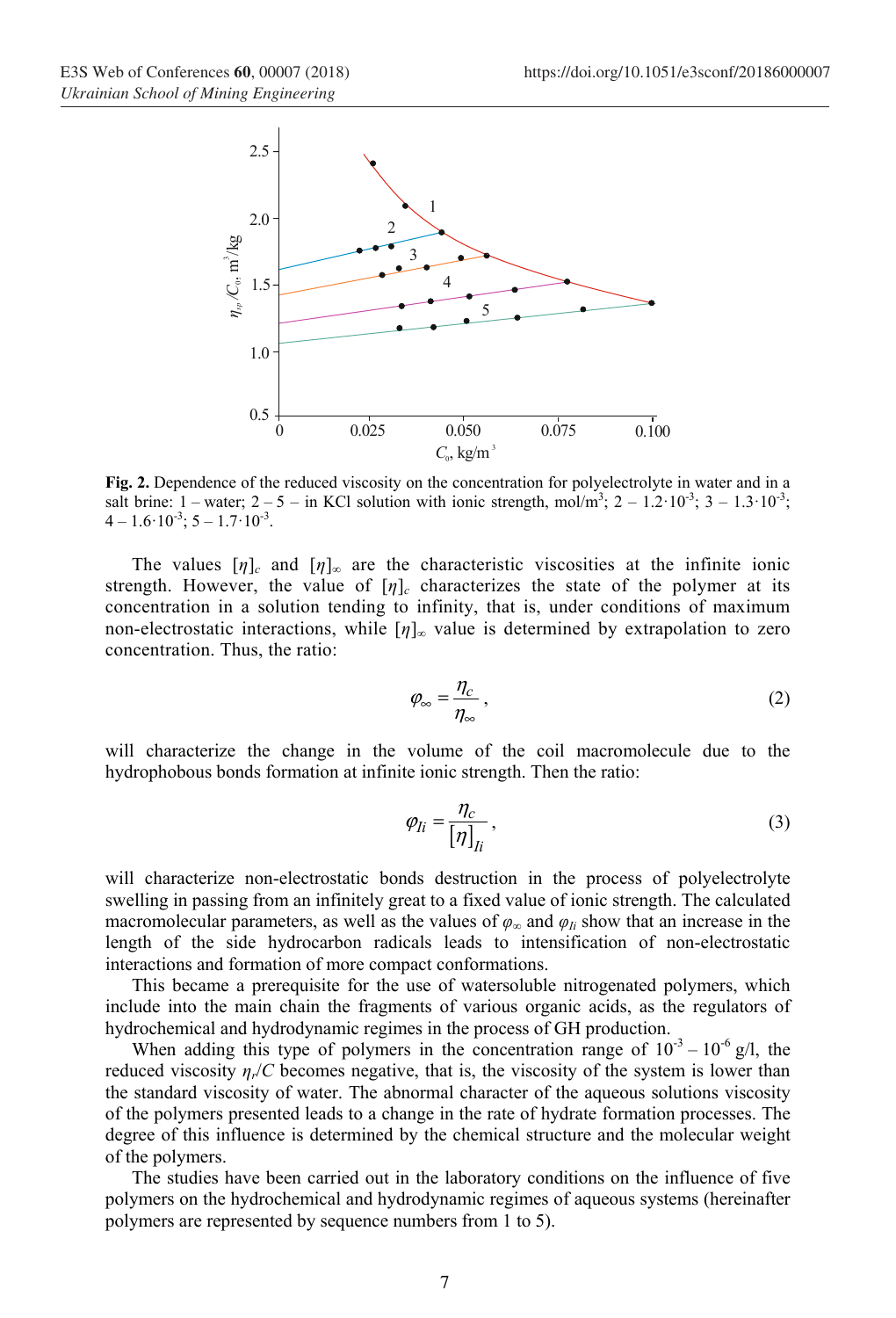The experiment was carried out according to the methodology described in the work of [34]. Each of five polymers were added at concentrations of:  $0.01; 0.05; 0.1 \text{ mol/m}^3$ . Analysis of polymers influencing the process of methane hydrate formation was determined by the moles number of methane in the GH as well as according to the rate of formation. The analysis of obtained data shows that at all concentrations for polymers No. 1, 2, 3 and at concentrations of  $0.05 \text{ mol/m}^3$  for polymers No. 4 and 5, the concentration of gaseous methane is above the control point. The rate of the hydrate formation process compared to a control point at concentrations of  $0.1 \text{ mol/m}^3$  for all polymers, and for polymer No. 4 at concentrations of  $0.05 \text{ mol/m}^3$  – by  $120 - 150\%$ . The dependence is presented in Fig. 3.



**Fig. 3.** Dependence of the amount of methane retention (*n*, mole) in GH (1); dependence of the rate of GH formation in the PE presence at a polymer concentration of 0.01 kg/m<sup>3</sup> (2).

It was found out in experimental industrial installations that the rate of methane gas hydrate formation during the experiment ranged from 0.02 to 0.16 mol/ $(m^3 \cdot s)$ . The average values of this parameter indicate that for polymer No. 2 at its concentration of 0.1 mol/ $m<sup>3</sup>$ and No. 4 at a concentration of 0.01 mol/m<sup>3</sup>, they exceed the control point value by 1.4 – 1.5 times. The concentration of hydrogen ions during the experiment varied within the range of  $pH = 8 - 9$ .

It should be noted that the coefficient of this parameter variation ranges from 1.7 for polymer No. 4 at a concentration of 0.1 mol/m<sup>3</sup> to 4 at a concentration of 0.01 mol/m<sup>3</sup>. It was 2.5 in the control series. It is of interest that the coefficient for methane variation is much higher, it ranges from 12.5 for control to 36.8 for polymer No. 4 at a concentration of  $0.1 \text{ mol/m}^3$ .

The rate of GH formation at the beginning of the experiment was low  $(1.9 -$ 5.0 mol/( $m<sup>3</sup>$ ·s)), and after a certain time it increased by 2 – 17 times, and, what is more, in the control point the increase was by 6 times. After one day, an increase in the rate of GH formation was observed for all polymers, except for control where it has decreased by 30%.

The dynamics of the rate of methane hydrate formation in the presence of PE is presented in Fig. 4.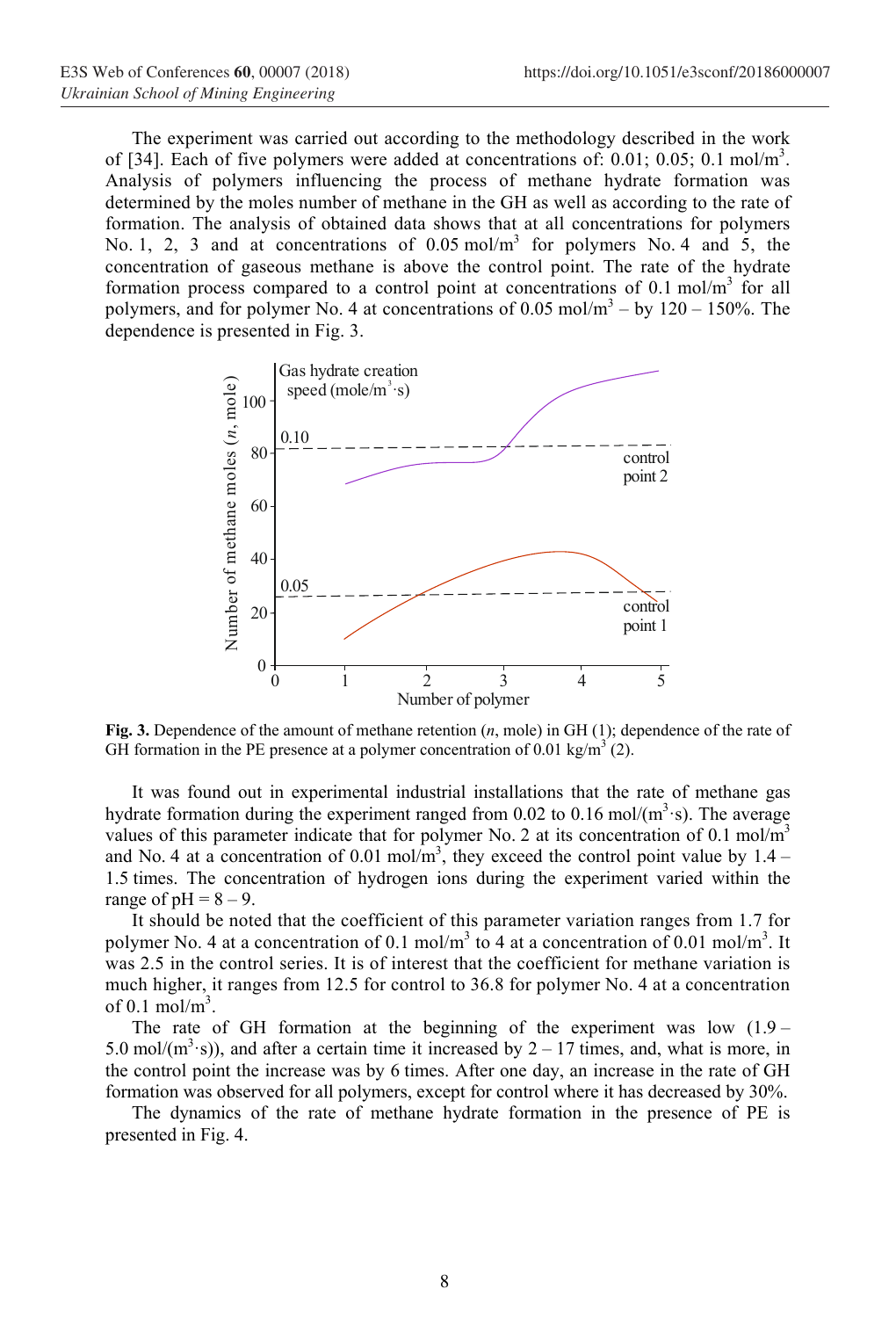

**Fig. 4.** Dynamics of the rate change in the methane hydrates formation: 1 – control; 2 – polymer No. 2 with a concentration of 0.05 mol/m<sup>3</sup>; 3 – polymer No. 1 with a concentration 0.1 mol/m<sup>3</sup>; 4 – polymer No. 5 with a concentration of 0.1 mol/m<sup>3</sup>;  $\overline{5}$  – polymer No. 3 with a concentration of 0.05 mol/m<sup>3</sup>.

# **5 Conclusions**

It has been established on the basis of conducted experiments, that the studied polyelectrolytes (PEs) have a "retention" ability with respect to methane in water during the hydrate formation process, and also the pH media stabilization occurs.

The formation of GH occurs as a result of the macromolecules binding under the influence of gaseous methane and some other chemical additives that contribute to the increase in the number of gaseous methane moles, due to the exchange processes between the polymer matrix and watersoluble salts, and also in the change of the water system hydrodynamics.

Taking into account the peculiarities of PE solutions under the condition of temperature or pH change, and adding of chemical additives (salts), the coacervation phenomenon takes place, as a result of which the system is divided into two phases, which leads to the formation of a spatial grid. As a result, an increase in the rate of GH formation was observed from 2 to 17 times, depending on the PE structure, its concentration and the reaction time.

The mechanism of this process is associated with a spontaneous, uncontrolled change in the PE solutions viscosity. As a result of changes in the hydrodynamic properties of water, an increase in the amount of gaseous methane in the GH is observed up to 36.8 mol per a mole of water at a PE concentration of 0.1 mol/ $m<sup>3</sup>$ .

The presented results were obtained in the framework of the complex implementation of research projects "Development of scientific principles of phase transformations of technogenic and natural gas hydrates and creation of the newest technologies of their extraction" (State registration No. 0115U002294) and "Scientific substantiation and development of energy saving and low waste technologies of hydrocarbon and mineral raw materials extraction" (State registration No. 0116U008041).

#### **References**

1. Mykhailov, V. (2016). Prospection and estimation of unconventional hydrocarbon deposits in Ukraine. *Visnyk of Taras Shevchenko National University of Kyiv. Geology*, *2*(73), 38-45. https://doi.org/10.17721/1728-2713.73.06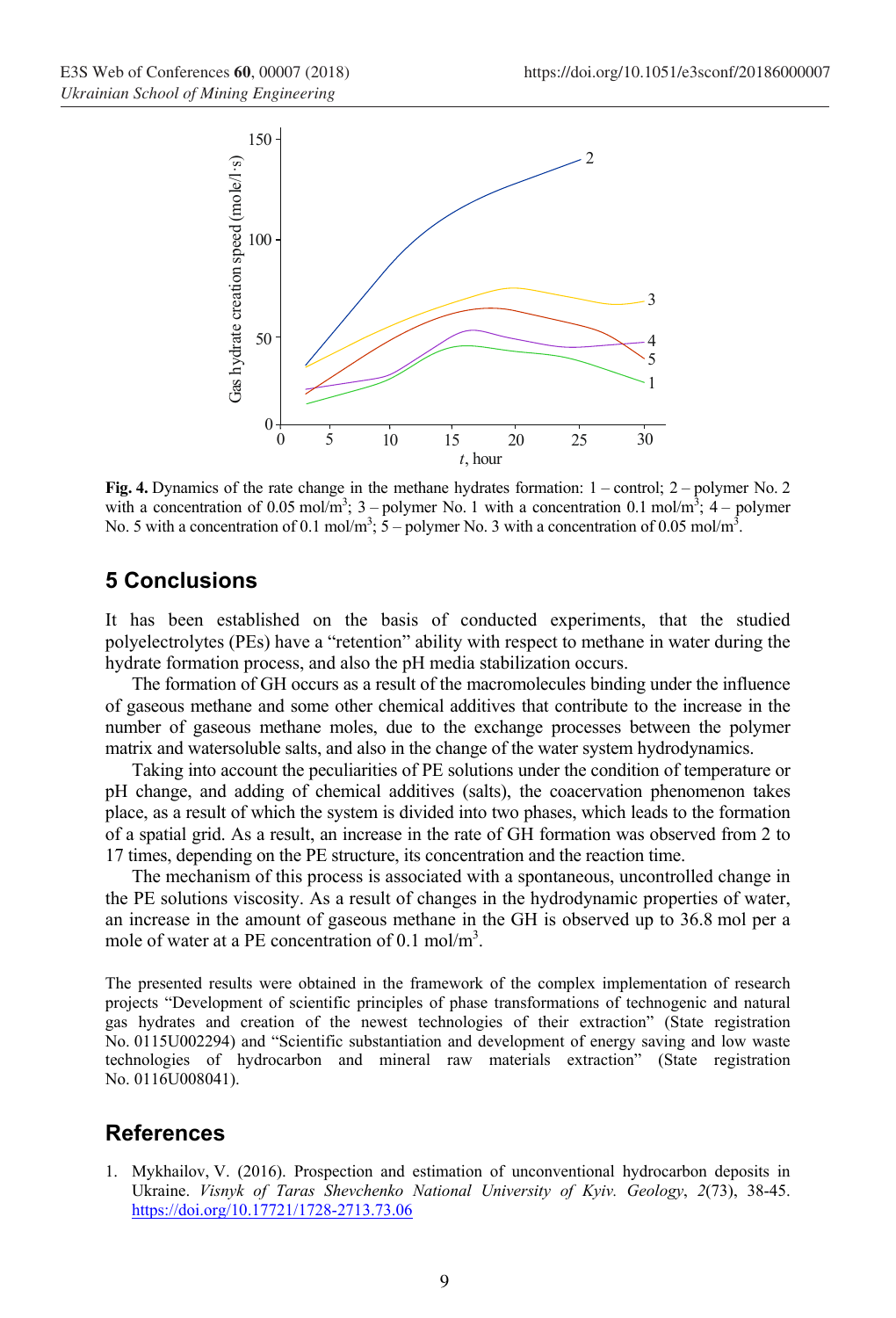- 2. Samoilov, V.V. (2017). Planning of the industrial and hydrogeological research at the final stage of hydrocarbon deposits development. *Visnyk of V.N Karazin Kharkiv National University – Series Geology Geography Ecology*, (46), 45-49.
- 3. Naumko, I., Kurovets', I., Zubyk, M., Batsevych, N., Sakhno, B., & Chepusenko, P. (2017). Hydrocarbon compounds and plausible mechanism of gas generation in "shale" gas prospective Silurian deposits of Lviv paleozoic depression. *Geodynamics*, *1*(22), 26-41. https://doi.org/10.23939/jgd2017.01.026
- 4. Petlovanyi, M.V., Lozynskyi, V.H., Saik, P.B., & Sai, K.S. (2018). Modern experience of lowcoal seams underground mining in Ukraine. *International Journal of Mining Science and Technology*, 1-7. https://doi.org/10.1016/j.ijmst.2018.05.014
- 5. Bondarenko, V., Tabachenko, M., & Wachowicz, J. (2010). Possibility of production complex of sufficient gasses in Ukraine. *New Techniques and Technologies in Mining – Proceedings of the School of Underground Mining*, 113-119. https://doi.org/10.1201/b11329-19
- 6. Saik, P., Petlovanyi, M., Lozynskyi, V., Sai, K., & Merzlikin, A. (2018). Innovative approach to the integrated use of energy resources of underground coal gasification. *Solid State Phenomena*, (277), 221-231. https://doi.org/10.4028/www.scientific.net/ssp.277.221
- 7. Bondarenko, V., Lozynskyi, V., Sai, K., & Anikushyna, K. (2015). An overview and prospectives of practical application of the biomass gasification technology in Ukraine. *New Developments in Mining Engineering 2015: Theoretical and Practical Solutions of Mineral Resources Mining*, 27-32. https://doi.org/10.1201/b19901-6
- 8. Pedchenko, M., Pedchenko, L., Nesterenko, T., & Dyczko, A. (2018). Technological solutions for the realization of NGH-technology for gas transportation and storage in gas hydrate form. *Solid State Phenomena*, (277), 123-136. https://doi.org/10.4028/www.scientific.net/ssp.277.123
- 9. Bondarenko, V.I., Kharin, Ye.N., Antoshchenko, N.I., & Gasyuk, R.L. (2013). Basic scientific positions of forecast of the dynamics of methane release when mining the gas bearing coal seams. *Naukovyi Visnyk Natsionalnoho Hirnychoho Universytetu*, (5), 24-30.
- 10. Bondarenko, V., Kovalevska, I., Astafiev, D., & Malova, O. (2018). Examination of phase transition of mine methane to gas hydrates and their sudden failure – Percy Bridgman's effect. *Solid State Phenomena*, (277), 137-146. https://doi.org/10.4028/www.scientific.net/ssp.277.137
- 11. Pedchenko, L., Niemchenko, K., Pedchenko, N., & Pedchenko, M. (2018). Use of alternative energy sources to improve the efficiency of natural gas hydrate technology for gas offshore deposits transportation. *Mining of Mineral Deposits*, *12*(2), 122-131. https://doi.org/10.15407/mining12.02.122
- 12. Bondarenko, V., Sai, K., Prokopenko, K., & Zhuravlov, D. (2018). Thermodynamic and geomechanical processes research in the development of gas hydrate deposits in the conditions of the Black Sea. *Mining of Mineral Deposits*, *12*(2), 104-115. https://doi.org/10.15407/mining12.02.104
- 13. Bondarenko, V.I., & Sai, K.S. (2018). Process pattern of heterogeneous gas hydrate deposits dissociation. *Naukovyi Visnyk Natsionalnoho Hirnychoho Universytetu*, (2), 21-28. https://doi.org/10.29202/nvngu/2018-2/4
- 14. Melnikov, V., & Gennadinik, V. (2018). Cryodiversity: the world of cold on the Earth and in the solar system. *Philosophy and Cosmology*, (20), 43-54. https://doi.org/10.29202/phil-cosm/20/4
- 15. Mohebbi, V., & Behbahani, R.M. (2014). Experimental study on gas hydrate formation from natural gas mixture. *Journal of Natural Gas Science and Engineering*, (18), 47-52. https://doi.org/10.1016/j.jngse.2014.01.016
- 16. Hanushevych, K., & Srivastava, V. (2017). Coalbed methane: places of origin, perspectives of extraction, alternative methods of transportation with the use of gas hydrate and nanotechnologies. *Mining of Mineral Deposits*, *11*(3), 23-34. https://doi.org/10.15407/mining11.03.023
- 17. Bondarenko, V., Svietkina, O., & Sai, K. (2017). Study of the formation mechanism of gas hydrates of methane in the presence of surface-active substances. *Eastern-European Journal of Enterprise Technologies*, *5*(6(89)), 48-55. https://doi.org/10.15587/1729-4061.2017.112313
- 18. Farhang, F. (2014). *Kinetics of the formation of CO2 hydrates in the presence of sodium halides and hydrophobic fumed silica nanoparticles*. PhD Thesis. Queensland: The University of Queensland. https://doi.org/10.14264/uql.2014.385